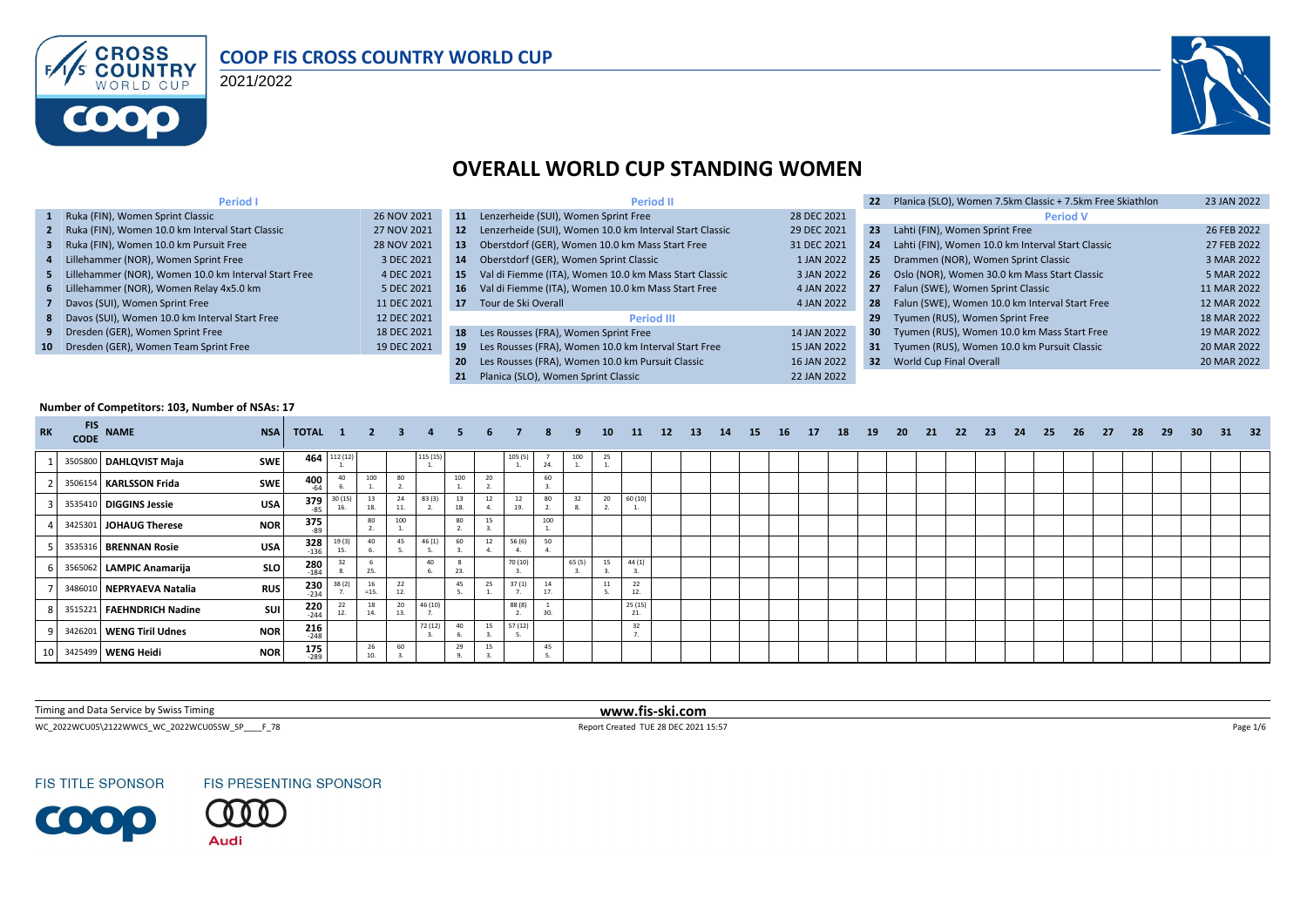



 $F/1/s$ 

0000



## **OVERALL WORLD CUP STANDING WOMEN**

| <b>RK</b> | <b>FIS</b><br><b>CODE</b> | <b>NAME</b>                       | <b>NSA</b> | TOTAL 1               |                                                         | $\overline{2}$ | 3          | 4                   |                      |                      |                       |           |              | 10                    | -11                                      | 12 <sup>2</sup> | <b>13</b> | 14 | <b>15</b> | 16 | 17 | 18 | <b>19</b> | <b>20</b> | 21 | -22 | 23 | 24 | 25 | 26 | 27 | 28 | 29 | 30 | 31 | -32 |
|-----------|---------------------------|-----------------------------------|------------|-----------------------|---------------------------------------------------------|----------------|------------|---------------------|----------------------|----------------------|-----------------------|-----------|--------------|-----------------------|------------------------------------------|-----------------|-----------|----|-----------|----|----|----|-----------|-----------|----|-----|----|----|----|----|----|----|----|----|----|-----|
| 11        |                           | 3506105 HAGSTROEM Johanna         | SWE        | $173$ <sub>-291</sub> | $\frac{88(8)}{2}$                                       |                |            | $\frac{30(6)}{11}$  |                      |                      | $19(4)$<br>$16.$      |           |              |                       | $\frac{36}{8}$                           |                 |           |    |           |    |    |    |           |           |    |     |    |    |    |    |    |    |    |    |    |     |
| 12        |                           | 3426496 MYHRVOLD Mathilde         | <b>NOR</b> | $172$<br>$292$        | $\frac{9}{22}$ .                                        |                |            | 18<br>14.           |                      |                      | 26<br>10.             |           | 51(6)        | 10                    | 58 (12)<br>2.                            |                 |           |    |           |    |    |    |           |           |    |     |    |    |    |    |    |    |    |    |    |     |
| 13        |                           | 3185256 PARMAKOSKI Krista         | <b>FIN</b> | $163$<br>$301$        | 26(6)<br>13.                                            | 45<br>5.       | 50<br>4.   |                     |                      |                      | 14<br>17.             | 15<br>16. |              |                       | 13<br>18.                                |                 |           |    |           |    |    |    |           |           |    |     |    |    |    |    |    |    |    |    |    |     |
| 14        | 3205460                   | <b>HENNIG Katharina</b>           | <b>GER</b> | $157$ <sub>307</sub>  | - 3<br>28.                                              | 60<br>3.       | 36<br>7.   |                     | 20<br>13.            | -9<br>7 <sub>1</sub> |                       | 29<br>9.  |              |                       |                                          |                 |           |    |           |    |    |    |           |           |    |     |    |    |    |    |    |    |    |    |    |     |
| 15        | 3505990                   | <b>ANDERSSON Ebba</b>             | <b>SWE</b> | $156 \atop -308$      |                                                         | 50<br>4.       | 40<br>6.   |                     | 36<br>$\overline{7}$ | 20<br>2.             |                       | 10<br>21. |              |                       |                                          |                 |           |    |           |    |    |    |           |           |    |     |    |    |    |    |    |    |    |    |    |     |
| 16        |                           | 3205403 CARL Victoria             | <b>GER</b> | 152<br>$-312$         |                                                         | 24<br>11.      | 26<br>10.  | 10<br>21.           | 24<br>11.            | 9<br>7.              | 6<br>25.              | 22<br>12. | 13<br>18.    |                       | 18<br>14.                                |                 |           |    |           |    |    |    |           |           |    |     |    |    |    |    |    |    |    |    |    |     |
| 17        |                           | 3185168 NISKANEN Kerttu           | <b>FIN</b> | $140$<br>$-324$       |                                                         | 36<br>7.       | 29<br>9.   |                     | 22<br>12.            | 11<br>5.             |                       | 16<br>15. |              |                       | $\begin{array}{c} 26 \\ 10. \end{array}$ |                 |           |    |           |    |    |    |           |           |    |     |    |    |    |    |    |    |    |    |    |     |
| 18        |                           | 3486239 STUPAK Yulia              | <b>RUS</b> | $131$ 333             | $\begin{array}{c} 26 \\ 10. \end{array}$                | 29<br>9.       |            |                     | -9<br>22.            | 25<br>1.             | 26(2)<br>11.          |           |              |                       | 16<br>15.                                |                 |           |    |           |    |    |    |           |           |    |     |    |    |    |    |    |    |    |    |    |     |
| 19        |                           | 3485933 SORINA Tatiana            | <b>RUS</b> | $129$ 335             | 6<br>25.                                                | 32<br>8.       |            | 8<br>23.            | 32<br>8.             | 25<br>1.             |                       | 20<br>13. |              |                       | 6<br>25.                                 |                 |           |    |           |    |    |    |           |           |    |     |    |    |    |    |    |    |    |    |    |     |
| 20        |                           | 3535562 KERN Julia                | <b>USA</b> | $121$ <sub>343</sub>  | $\begin{array}{c} 13 \\ 18. \end{array}$                |                |            | $24(4)$<br>13.      |                      | 12<br>4.             |                       |           | 10(1)<br>22. | 20<br>2.              | 42 (2)<br>4.                             |                 |           |    |           |    |    |    |           |           |    |     |    |    |    |    |    |    |    |    |    |     |
| 21        |                           | 3506008 RIBOM Emma                | SWE        | $121$ <sub>343</sub>  |                                                         |                |            | 55 (5)<br>4.        | $=25.$               | $20\degree$<br>2.    | 40<br>6.              |           |              |                       |                                          |                 |           |    |           |    |    |    |           |           |    |     |    |    |    |    |    |    |    |    |    |     |
| 22        |                           | 3505809 SUNDLING Jonna            | SWE        | $120$ <sub>344</sub>  |                                                         |                |            |                     |                      |                      |                       |           | 95 (15)      | 25<br>1.              |                                          |                 |           |    |           |    |    |    |           |           |    |     |    |    |    |    |    |    |    |    |    |     |
| 23        |                           | 3426200 WENG Lotta Udnes          | <b>NOR</b> | $118 \atop -346$      | 24<br>11.                                               | 16<br>$=15.$   |            | 32<br>8.            | 16<br>15.            | $10\,$<br>6.         | 20<br>13.             |           |              |                       |                                          |                 |           |    |           |    |    |    |           |           |    |     |    |    |    |    |    |    |    |    |    |     |
| 24        |                           | 3565055 UREVC Eva                 | <b>SLO</b> | $114$<br>350          | $\overline{4}$<br>27.                                   |                |            |                     |                      |                      | 44 (15)<br>9.         |           | 50(10)<br>6. | 15<br>3.              | $\overline{1}$<br>30.                    |                 |           |    |           |    |    |    |           |           |    |     |    |    |    |    |    |    |    |    |    |     |
| 25        |                           | 3505828 DYVIK Anna                | <b>SWE</b> | $111$<br>$-353$       | 22(4)<br>14.                                            | 12<br>19.      |            |                     |                      |                      | 32<br>8.              |           |              |                       | 45 (8)<br>5.                             |                 |           |    |           |    |    |    |           |           |    |     |    |    |    |    |    |    |    |    |    |     |
| 26        |                           | 3425365 FALLA Maiken Caspersen    | <b>NOR</b> | $106 - 358$           | $\begin{array}{c} 70\,(10)\\-\phantom{0}3. \end{array}$ |                |            | 26<br>10.           |                      | 10<br>6.             |                       |           |              |                       |                                          |                 |           |    |           |    |    |    |           |           |    |     |    |    |    |    |    |    |    |    |    |     |
| 27        |                           | 3185551 JOENSUU Jasmi             | <b>FIN</b> | $\frac{99}{365}$      | 29<br>9.                                                | 5<br>26.       |            | 22<br>12.           |                      | 11<br>5.             | $\overline{4}$<br>27. |           | 16<br>15.    | 12<br>$\overline{4}$  |                                          |                 |           |    |           |    |    |    |           |           |    |     |    |    |    |    |    |    |    |    |    |     |
| 28        |                           | 3427109   FOSSESHOLM Helene Marie | <b>NOR</b> | $\frac{90}{374}$      |                                                         |                |            |                     | 50<br>$\overline{a}$ | 15<br>3.             |                       | 18<br>14. |              |                       | 7<br>24.                                 |                 |           |    |           |    |    |    |           |           |    |     |    |    |    |    |    |    |    |    |    |     |
| 29        |                           | 3505998 OLSSON Moa                | SWE        | $89 - 375$            |                                                         | 22<br>12.      | 32<br>8.   |                     | 15<br>16.            | 20<br>2.             |                       |           |              |                       |                                          |                 |           |    |           |    |    |    |           |           |    |     |    |    |    |    |    |    |    |    |    |     |
| 30        |                           | 3295193 LAURENT Greta             | <b>ITA</b> | $88 - 376$            |                                                         |                |            | $\frac{37(8)}{9}$ . |                      |                      | 22<br>12.             |           | 22<br>12.    | $\overline{2}$<br>14. | 5<br>26.                                 |                 |           |    |           |    |    |    |           |           |    |     |    |    |    |    |    |    |    |    |    |     |
| 31        |                           | 3535602 SWIRBUL Hailey            | <b>USA</b> | 86<br>$-378$          |                                                         |                | - 5<br>26. |                     |                      | 12<br>$\Delta$       | $\overline{7}$<br>24. | 40        | 19(4)<br>16. | <sup>1</sup><br>15.   | $\overline{2}$<br>29.                    |                 |           |    |           |    |    |    |           |           |    |     |    |    |    |    |    |    |    |    |    |     |

Timing and Data Service by Swiss Timing **www.fis-ski.com**

WC\_2022WCU05\2122WWCS\_WC\_2022WCU05SW\_SP\_\_\_\_F\_78 Page 2/6 Report Created TUE 28 DEC 2021 15:57 Page 2/6 Page 2/6

**FIS TITLE SPONSOR** 



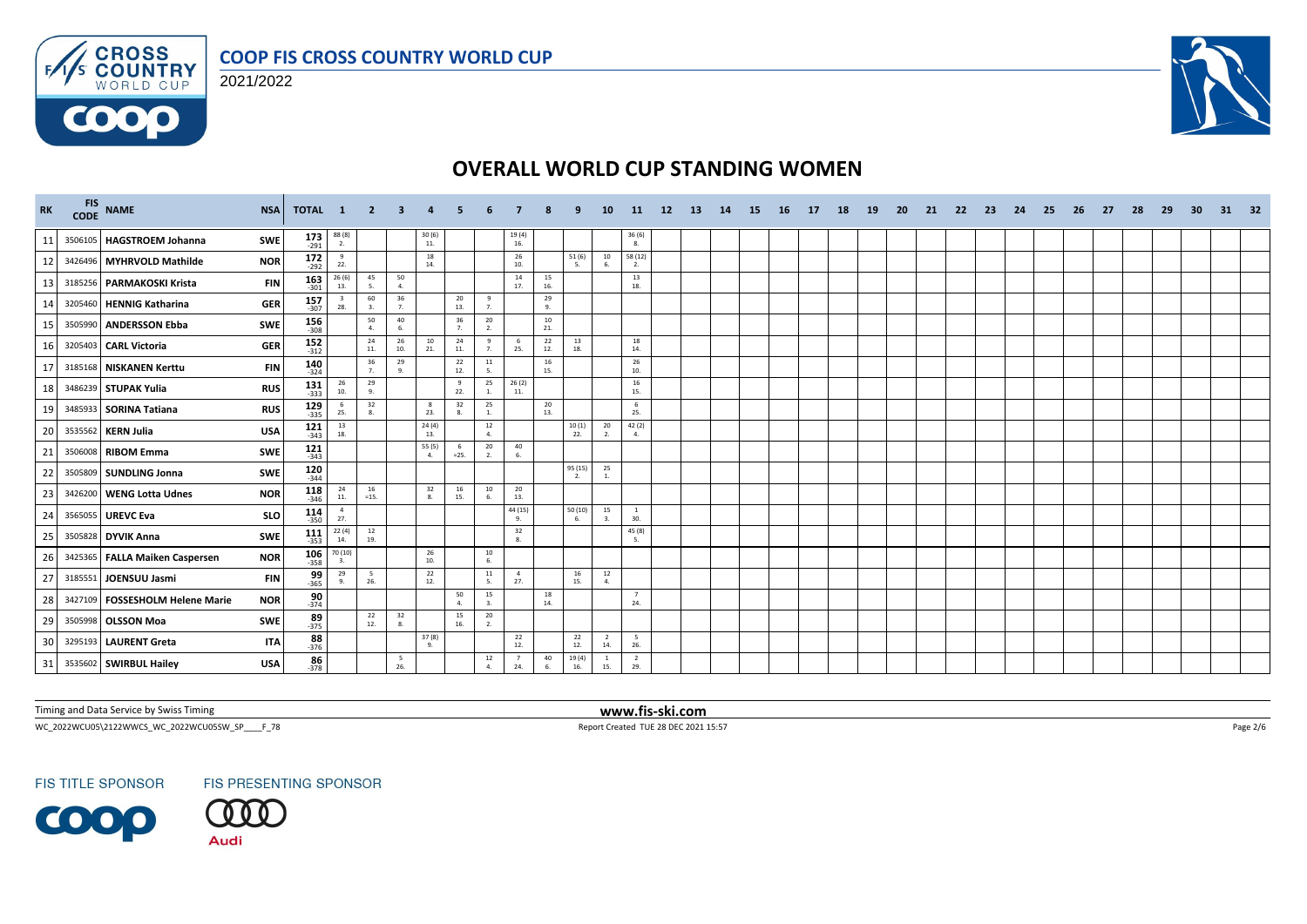



 $F/1/s$ 

0000



## **OVERALL WORLD CUP STANDING WOMEN**

| RK |         | FIS NAME                          | <b>NSA</b><br><b>TOTAL</b>        | $\mathbf{1}$          | -2                    | 3         |                                |                       |                                         |                       |                                          |                      | 10                             | 11           | 12 <sup>2</sup> | 13 | 14 | 15 | 16 | 17 | 18 | 19 | <b>20</b> | 21 | 22 | 23 | 24 | 25 | 26 | 27 | 28 | 29 | 30 | 31 | -32 |
|----|---------|-----------------------------------|-----------------------------------|-----------------------|-----------------------|-----------|--------------------------------|-----------------------|-----------------------------------------|-----------------------|------------------------------------------|----------------------|--------------------------------|--------------|-----------------|----|----|----|----|----|----|----|-----------|----|----|----|----|----|----|----|----|----|----|----|-----|
| 32 |         | 3185579 MATINTALO Johanna         | $\frac{80}{384}$<br><b>FIN</b>    | 55 (5)<br>4.          | $\frac{14}{17}$       |           |                                |                       | $\begin{array}{c} 11 \\ 5. \end{array}$ |                       |                                          |                      |                                |              |                 |    |    |    |    |    |    |    |           |    |    |    |    |    |    |    |    |    |    |    |     |
| 33 |         | 3426626 SKISTAD Kristine Stavaas  | $79 - 385$<br><b>NOR</b>          |                       |                       |           | 17(2)<br>16.                   |                       |                                         |                       |                                          | 52(2)<br>4.          | $\frac{10}{6}$                 |              |                 |    |    |    |    |    |    |    |           |    |    |    |    |    |    |    |    |    |    |    |     |
| 34 | 3515087 | van der GRAAFF Laurien            | $72 - 392$<br>SUI                 |                       |                       |           | 12<br>19.                      |                       |                                         | 18<br>14.             |                                          | 13(3)<br>21.         | - 5<br>11.                     | 24(4)<br>13. |                 |    |    |    |    |    |    |    |           |    |    |    |    |    |    |    |    |    |    |    |     |
| 35 |         | 3195263 QUINTIN Lena              | $\frac{66}{398}$<br><b>FRA</b>    |                       |                       |           |                                |                       |                                         | 5<br>26.              |                                          | 36 (12)<br>11.       | -8<br>8.                       | 17(3)<br>17. |                 |    |    |    |    |    |    |    |           |    |    |    |    |    |    |    |    |    |    |    |     |
| 36 |         | 3487065 STEPANOVA Veronika        | $\frac{65}{399}$<br><b>RUS</b>    |                       |                       |           |                                | 14<br>17.             | 25<br>1.                                |                       | 26<br>10.                                |                      |                                |              |                 |    |    |    |    |    |    |    |           |    |    |    |    |    |    |    |    |    |    |    |     |
| 37 |         | 3205305 GIMMLER Laura             | $63$ <sub>401</sub><br><b>GER</b> | 5<br>26.              | $\overline{7}$<br>24. |           |                                |                       | 9<br>7.                                 |                       |                                          | 24.                  | 9.                             | 28<br>9.     |                 |    |    |    |    |    |    |    |           |    |    |    |    |    |    |    |    |    |    |    |     |
| 38 | 318544  | LYLYNPERA Katri                   | $\frac{60}{404}$<br><b>FIN</b>    | 45<br>5.              |                       |           |                                |                       | $\overline{4}$<br>12.                   | ${\bf 11}$<br>20.     |                                          |                      |                                |              |                 |    |    |    |    |    |    |    |           |    |    |    |    |    |    |    |    |    |    |    |     |
| 39 |         | 3205570 RYDZEK Coletta            | $\frac{60}{404}$<br><b>GER</b>    |                       |                       |           |                                |                       | $\overline{7}$<br>9.                    | $\overline{2}$<br>29. |                                          | 14<br>17.            | $\overline{\mathbf{3}}$<br>13. | 34<br>6.     |                 |    |    |    |    |    |    |    |           |    |    |    |    |    |    |    |    |    |    |    |     |
| 40 |         | 3425421 HAGA Ragnhild             | $\frac{60}{404}$<br><b>NOR</b>    |                       |                       |           |                                | 26<br>10.             | 10<br>6.                                |                       | 24<br>11.                                |                      |                                |              |                 |    |    |    |    |    |    |    |           |    |    |    |    |    |    |    |    |    |    |    |     |
| 41 | 3295241 | <b>GANZ Caterina</b>              | 58<br><b>ITA</b><br>$-406$        | $\overline{2}$<br>29. | 4<br>27.              | 9<br>22.  | 9<br>22.                       | $\overline{2}$<br>29. | $5\overline{5}$<br>11.                  | 16<br>15.             |                                          |                      |                                | 11<br>20.    |                 |    |    |    |    |    |    |    |           |    |    |    |    |    |    |    |    |    |    |    |     |
| 42 | 3155324 | JANATOVA Katerina                 | 56<br><b>CZE</b><br>$-408$        |                       |                       |           | 13<br>18.                      |                       | $\overline{2}$<br>14.                   | 13(3)<br>21.          |                                          | 8<br>23.             |                                | 20(5)<br>16. |                 |    |    |    |    |    |    |    |           |    |    |    |    |    |    |    |    |    |    |    |     |
| 43 |         | 3205407 FINK Pia                  | $\frac{55}{409}$<br><b>GER</b>    |                       | 11<br>20.             | 16<br>15. | $\overline{7}$<br>24.          | $\overline{4}$<br>27. | 9<br>7.                                 |                       | 8<br>23.                                 |                      |                                |              |                 |    |    |    |    |    |    |    |           |    |    |    |    |    |    |    |    |    |    |    |     |
| 44 |         | 3425669 KALVAA Anne Kjersti       | $\frac{54}{410}$<br><b>NOR</b>    |                       |                       |           |                                | $\overline{7}$<br>24. | $10\,$<br>6.                            |                       | $\begin{array}{c} 13 \\ 18. \end{array}$ |                      |                                | 24<br>11.    |                 |    |    |    |    |    |    |    |           |    |    |    |    |    |    |    |    |    |    |    |     |
| 45 |         | 3185828 KAHARA Jasmin             | $\frac{51}{413}$<br><b>FIN</b>    |                       |                       |           | $\overline{1}$<br>30.          |                       | $\overline{4}$<br>12.                   | 8<br>23.              |                                          | 26<br>10.            | 12<br>4.                       |              |                 |    |    |    |    |    |    |    |           |    |    |    |    |    |    |    |    |    |    |    |     |
| 46 |         | 3425410 OESTBERG Ingvild Flugstad | 50<br><b>NOR</b><br>$-414$        |                       |                       |           |                                | 18<br>14.             |                                         |                       | 32<br>8.                                 |                      |                                |              |                 |    |    |    |    |    |    |    |           |    |    |    |    |    |    |    |    |    |    |    |     |
| 47 | 305506  | <b>STADLOBER Teresa</b>           | $49 - 415$<br><b>AUT</b>          |                       | 20<br>13.             | 18<br>14. |                                |                       |                                         |                       | $\frac{11}{20}$                          |                      |                                |              |                 |    |    |    |    |    |    |    |           |    |    |    |    |    |    |    |    |    |    |    |     |
| 48 |         | 3205434 KREHL Sofie               | $48 - 416$<br><b>GER</b>          |                       |                       | 12<br>19. |                                | 11<br>20.             | $\overline{7}$<br>9.                    |                       |                                          | 11<br>20.            | $\overline{7}$<br>9.           |              |                 |    |    |    |    |    |    |    |           |    |    |    |    |    |    |    |    |    |    |    |     |
| 49 |         | 3506079 LUNDGREN Moa              | 47<br>SWE<br>$-417$               |                       |                       |           |                                |                       |                                         |                       |                                          | 29<br>$\mathbf{Q}$   | $^{9}$<br>7.                   | 9<br>22.     |                 |    |    |    |    |    |    |    |           |    |    |    |    |    |    |    |    |    |    |    |     |
| 50 |         | 3195219 CLAUDEL Delphine          | $\frac{46}{418}$<br><b>FRA</b>    |                       |                       |           |                                | $10\,$<br>21.         |                                         |                       | 36<br>7.                                 |                      |                                |              |                 |    |    |    |    |    |    |    |           |    |    |    |    |    |    |    |    |    |    |    |     |
| 51 |         | 3506181 LINDSTROEM Louise         | $44$<br>-420<br>SWE               | 12<br>19.             | 9<br>22.              | 15<br>16. | $\overline{2}$<br>29.          |                       | 6<br>10.                                |                       |                                          |                      |                                |              |                 |    |    |    |    |    |    |    |           |    |    |    |    |    |    |    |    |    |    |    |     |
| 52 |         | 3535606   HALVORSEN Hannah        | 40<br><b>USA</b><br>$-424$        |                       |                       |           | $\overline{\mathbf{3}}$<br>28. |                       |                                         |                       |                                          | 36<br>$\overline{7}$ | $\frac{1}{15}$                 |              |                 |    |    |    |    |    |    |    |           |    |    |    |    |    |    |    |    |    |    |    |     |

Timing and Data Service by Swiss Timing **www.fis-ski.com**

WC\_2022WCU05\2122WWCS\_WC\_2022WCU05SW\_SP\_\_\_\_F\_78 Page 3/6 Report Created TUE 28 DEC 2021 15:57 Page 3/6 Page 3/6

**FIS TITLE SPONSOR** 

**FIS PRESENTING SPONSOR** 

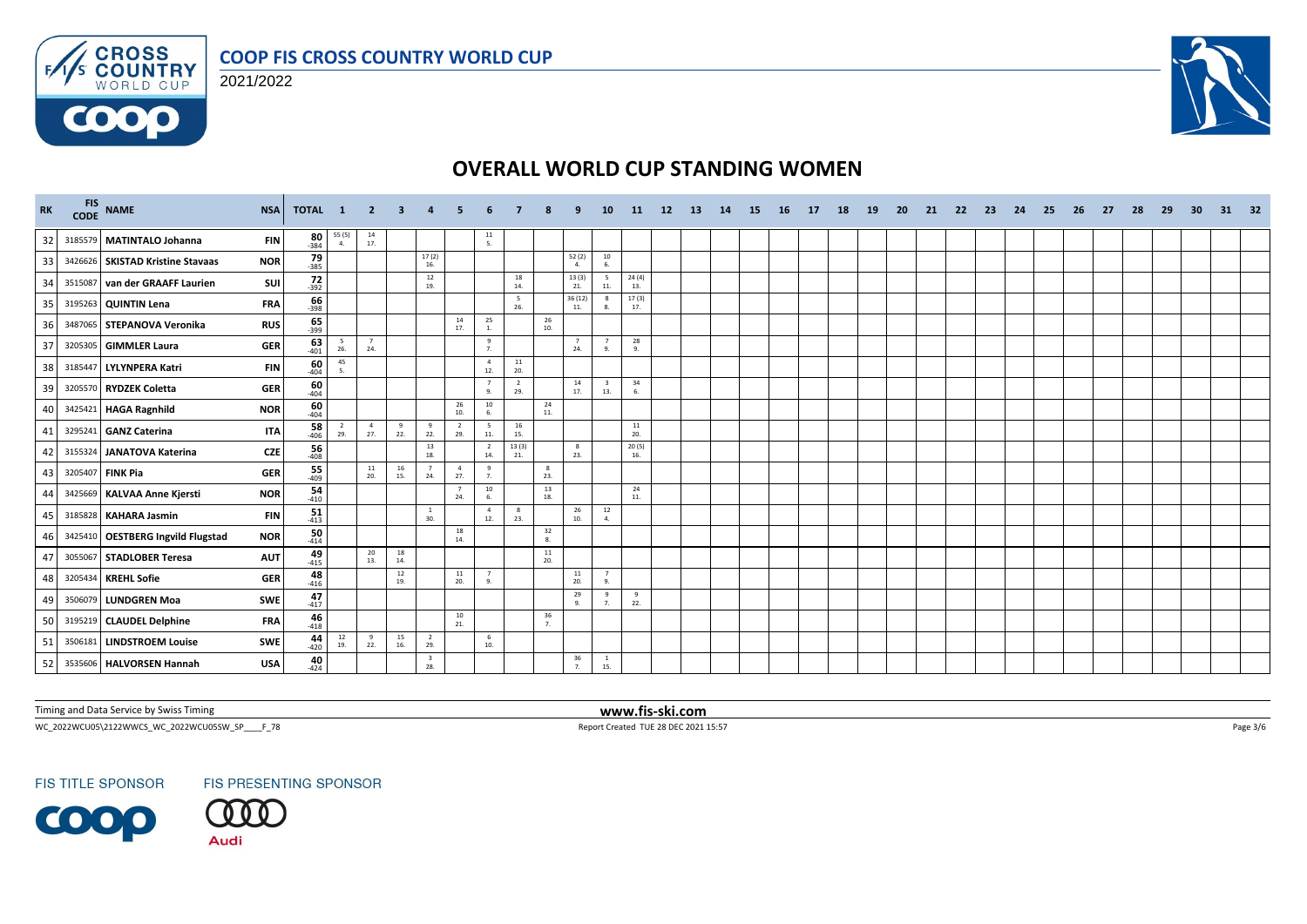



 $F/1/s$ 

6000



## **OVERALL WORLD CUP STANDING WOMEN**

| RK | FIS NAME<br><b>NSA</b>                        | <b>TOTAL</b>        | $\mathbf{1}$                             | - 2                            | 3                     |                       |                                |                                |                                |           |                     | <b>10</b>                               | <b>11</b>                                | 12 | <b>13</b> | <b>14</b> | <b>15</b> | 16 | 17 | 18 | <b>19</b> | <b>20</b> | 21 | 22 | 23 | 24 | 25 | 26 | 27 | 28 | 29 | 30 | 31 | - 32 |
|----|-----------------------------------------------|---------------------|------------------------------------------|--------------------------------|-----------------------|-----------------------|--------------------------------|--------------------------------|--------------------------------|-----------|---------------------|-----------------------------------------|------------------------------------------|----|-----------|-----------|-----------|----|----|----|-----------|-----------|----|----|----|----|----|----|----|----|----|----|----|------|
| 53 | 3486176 RYGALINA Anastasia<br><b>RUS</b>      | $35 - 429$          |                                          |                                | 6<br>25.              |                       | $\frac{12}{19}$                | -8<br>8.                       |                                | 9<br>22.  |                     |                                         |                                          |    |           |           |           |    |    |    |           |           |    |    |    |    |    |    |    |    |    |    |    |      |
| 54 | 3185137 KYLLOENEN Anne<br><b>FIN</b>          | $28 - 436$          | - 8<br>23.                               | $\frac{1}{30}$                 |                       |                       |                                | 11<br>5.                       |                                |           |                     |                                         | 8<br>23.                                 |    |           |           |           |    |    |    |           |           |    |    |    |    |    |    |    |    |    |    |    |      |
| 55 | 3205491 FRAEBEL Antonia<br><b>GER</b>         | $27_{437}$          |                                          | $\overline{\mathbf{3}}$<br>28. | 11<br>20.             |                       |                                | $\overline{7}$<br>9.           |                                | 6<br>25.  |                     |                                         |                                          |    |           |           |           |    |    |    |           |           |    |    |    |    |    |    |    |    |    |    |    |      |
| 56 | 3505217 KALLA Charlotte<br><b>SWE</b>         | $27$ <sub>437</sub> |                                          | $_{\rm 8}$<br>23.              | 13<br>18.             |                       |                                | 6<br>10.                       |                                |           |                     |                                         |                                          |    |           |           |           |    |    |    |           |           |    |    |    |    |    |    |    |    |    |    |    |      |
| 57 | 3486003 VASILIEVA Lilia<br><b>RUS</b>         | $27_{437}$          |                                          | 10<br>21.                      | 14<br>17.             |                       | $\overline{\mathbf{3}}$<br>28. |                                |                                |           |                     |                                         |                                          |    |           |           |           |    |    |    |           |           |    |    |    |    |    |    |    |    |    |    |    |      |
| 58 | 3426163 MYHRE Julie<br><b>NOR</b>             | $\frac{26}{438}$    |                                          |                                |                       |                       |                                |                                |                                |           | 20<br>13.           | 6<br>10.                                |                                          |    |           |           |           |    |    |    |           |           |    |    |    |    |    |    |    |    |    |    |    |      |
| 59 | 3555052 EIDUKA Patricija<br>LAT               | $26 - 438$          |                                          |                                |                       |                       |                                |                                | 9<br>22.                       | 5<br>26.  |                     |                                         | $\begin{array}{c} 12 \\ 19. \end{array}$ |    |           |           |           |    |    |    |           |           |    |    |    |    |    |    |    |    |    |    |    |      |
| 60 | 3205350 WINKLER Anne<br><b>GER</b>            | $\frac{25}{439}$    |                                          |                                |                       |                       |                                |                                |                                |           | 18<br>14.           | $\overline{\mathbf{3}}$<br>13.          | $\overline{4}$<br>27.                    |    |           |           |           |    |    |    |           |           |    |    |    |    |    |    |    |    |    |    |    |      |
| 61 | 3426112 STENSETH Ane Appelkvist<br><b>NOR</b> | $25$ <sub>439</sub> | $\begin{array}{c} 10 \\ 21. \end{array}$ |                                |                       | 14<br>17.             |                                |                                | <sup>1</sup><br>30.            |           |                     |                                         |                                          |    |           |           |           |    |    |    |           |           |    |    |    |    |    |    |    |    |    |    |    |      |
| 62 | 3486563 MATSOKINA Hristina<br><b>RUS</b>      | $19 - 445$          |                                          |                                |                       | $\overline{4}$<br>27. |                                |                                | $\overline{\mathbf{3}}$<br>28. |           | <sup>1</sup><br>30. | $\begin{array}{c} 11 \\ 5. \end{array}$ |                                          |    |           |           |           |    |    |    |           |           |    |    |    |    |    |    |    |    |    |    |    |      |
| 63 | 3486820 FALEEVA Anastasiya<br><b>RUS</b>      | $19 - 445$          | 24.                                      |                                |                       |                       |                                | 8<br>8.                        |                                |           |                     | $\overline{4}$<br>12.                   |                                          |    |           |           |           |    |    |    |           |           |    |    |    |    |    |    |    |    |    |    |    |      |
| 64 | 3426110 SMEDAAS Magni<br><b>NOR</b>           | $19 \atop -445$     |                                          |                                |                       |                       |                                |                                |                                |           | 13(8)<br>26.        | 6<br>10.                                |                                          |    |           |           |           |    |    |    |           |           |    |    |    |    |    |    |    |    |    |    |    |      |
| 65 | 3515273 FISCHER Lea<br>SUI                    | $\frac{17}{447}$    |                                          |                                |                       |                       |                                |                                |                                |           | 12<br>19.           | 5<br>11.                                |                                          |    |           |           |           |    |    |    |           |           |    |    |    |    |    |    |    |    |    |    |    |      |
| 66 | 3295000 BROCARD Elisa<br><b>ITA</b>           | $16 \over 448$      |                                          |                                |                       | 11<br>20.             |                                | 5<br>$11.$                     |                                |           |                     |                                         |                                          |    |           |           |           |    |    |    |           |           |    |    |    |    |    |    |    |    |    |    |    |      |
| 67 | 3425397 HARSEM Kathrine Rolsted<br><b>NOR</b> | $16 \over 448$      |                                          |                                |                       | 16<br>15.             |                                |                                |                                |           |                     |                                         |                                          |    |           |           |           |    |    |    |           |           |    |    |    |    |    |    |    |    |    |    |    |      |
| 68 | 3505916 SOLIN Jenny<br><b>SWE</b>             | $15$ <sub>449</sub> |                                          |                                |                       |                       |                                | 6<br>10.                       |                                |           |                     | 9<br>7.                                 |                                          |    |           |           |           |    |    |    |           |           |    |    |    |    |    |    |    |    |    |    |    |      |
| 69 | 3486548 ISTOMINA Mariya<br><b>RUS</b>         | $15$ <sub>449</sub> |                                          |                                | 24.                   |                       |                                | 8<br>8.                        |                                |           |                     |                                         |                                          |    |           |           |           |    |    |    |           |           |    |    |    |    |    |    |    |    |    |    |    |      |
| 70 | 3535718 LAUKLI Sophia<br><b>USA</b>           | $15 - 449$          |                                          |                                |                       |                       |                                | $\overline{\mathbf{3}}$<br>13. |                                | 12<br>19. |                     |                                         |                                          |    |           |           |           |    |    |    |           |           |    |    |    |    |    |    |    |    |    |    |    |      |
| 71 | 3425381 SVENDSEN Anna<br><b>NOR</b>           | 15<br>$-449$        | $\frac{15(1)}{17}$                       |                                |                       |                       |                                |                                |                                |           |                     |                                         |                                          |    |           |           |           |    |    |    |           |           |    |    |    |    |    |    |    |    |    |    |    |      |
| 72 | 3435197 MARCISZ Izabela<br>POL                | $15$ <sub>449</sub> |                                          |                                | $\overline{2}$<br>29. |                       |                                |                                | 13<br>18.                      |           |                     |                                         |                                          |    |           |           |           |    |    |    |           |           |    |    |    |    |    |    |    |    |    |    |    |      |
| 73 | 3155344 BERANOVA Tereza<br><b>CZE</b>         | $13 - 451$          | $\frac{11}{20}$                          |                                |                       |                       |                                | $\overline{2}$<br>14.          |                                |           |                     |                                         |                                          |    |           |           |           |    |    |    |           |           |    |    |    |    |    |    |    |    |    |    |    |      |

Timing and Data Service by Swiss Timing **www.fis-ski.com**

WC\_2022WCU05\2122WWCS\_WC\_2022WCU05SW\_SP\_\_\_\_F\_78 Page 4/6 Report Created TUE 28 DEC 2021 15:57 Page 4/6 Page 4/6

**FIS TITLE SPONSOR** 

**FIS PRESENTING SPONSOR** 

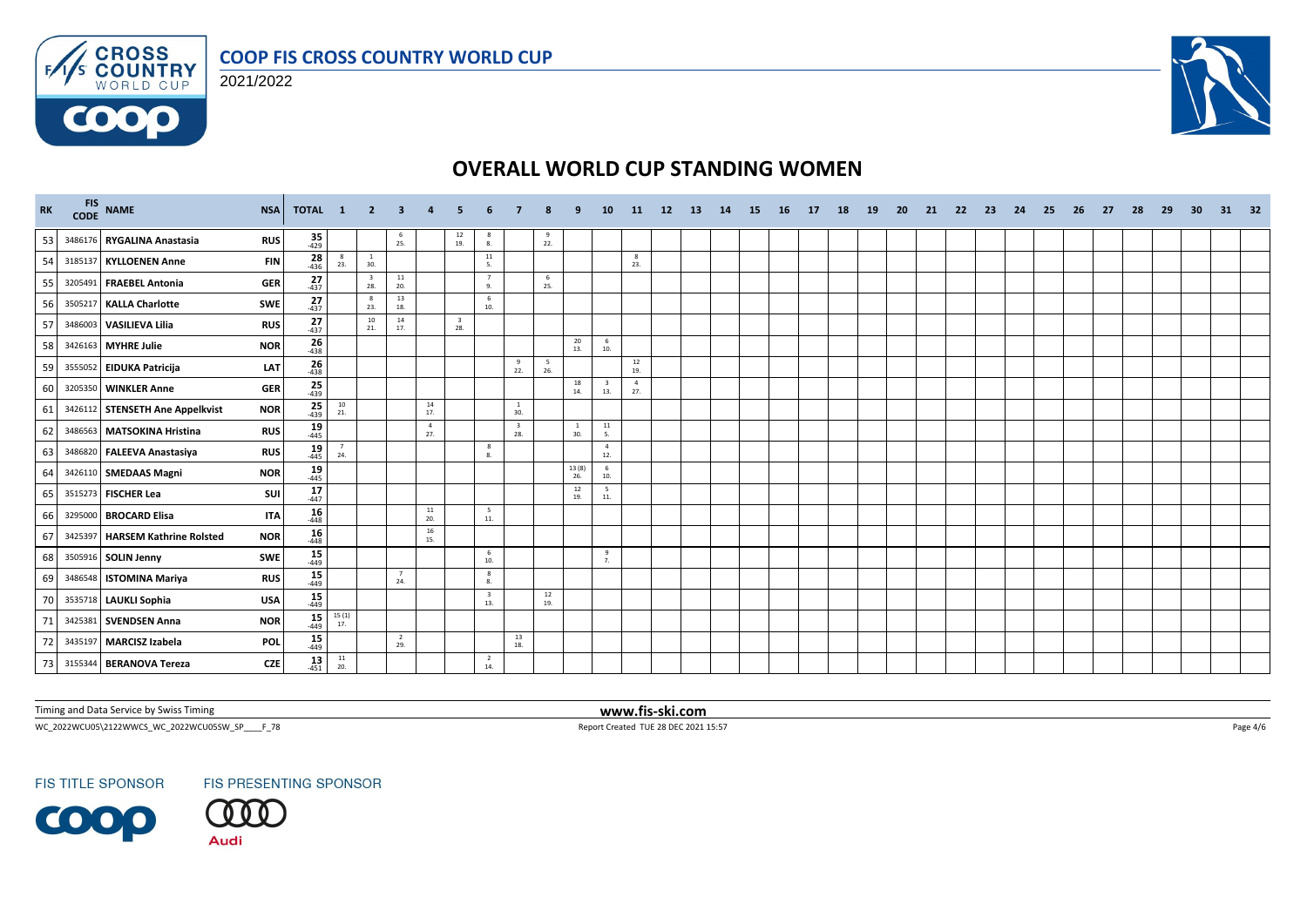





# **OVERALL WORLD CUP STANDING WOMEN**

| RK |         | FIS NAME                        | <b>NSA</b><br>TOTAL 1                | $\overline{\phantom{0}}$ 2 | -3                    | $\overline{4}$ |              |                                |                                |                                | 10                    | 11                             | 12 | <b>13</b> | 14 | - 15 | <b>16</b> | 17 | 18 | 19 | 20 | 21 | - 22 | - 23 | 24 | - 25 | 26 | -27 | -28 | -29 | 30 | 31 | - 32 |
|----|---------|---------------------------------|--------------------------------------|----------------------------|-----------------------|----------------|--------------|--------------------------------|--------------------------------|--------------------------------|-----------------------|--------------------------------|----|-----------|----|------|-----------|----|----|----|----|----|------|------|----|------|----|-----|-----|-----|----|----|------|
| 74 |         | 3486314 KIRPICHENKO Yana        | $12 - 452$<br><b>RUS</b>             |                            | $\overline{4}$<br>27. |                |              | -8<br>8.                       |                                |                                |                       |                                |    |           |    |      |           |    |    |    |    |    |      |      |    |      |    |     |     |     |    |    |      |
| 75 |         | 3506276 HANSSON Moa             | $11$<br>-453<br>SWE                  |                            |                       | - 5<br>26.     |              | 6<br>10.                       |                                |                                |                       |                                |    |           |    |      |           |    |    |    |    |    |      |      |    |      |    |     |     |     |    |    |      |
| 76 |         | 3195289 DOLCI Flora             | 10<br><b>FRA</b><br>$-454$           |                            |                       |                |              |                                | $\overline{2}$<br>29.          |                                | 8<br>8.               |                                |    |           |    |      |           |    |    |    |    |    |      |      |    |      |    |     |     |     |    |    |      |
| 77 |         | 3105214 STEWART-JONES Katherine | 10<br>CAN<br>$-454$                  |                            | 10<br>21.             |                |              |                                |                                |                                |                       |                                |    |           |    |      |           |    |    |    |    |    |      |      |    |      |    |     |     |     |    |    |      |
| 78 |         | 1274580 ISHIDA Masako           | $10 - 454$<br><b>JPN</b>             | $\overline{2}$<br>29.      | 8<br>23.              |                |              |                                |                                |                                |                       |                                |    |           |    |      |           |    |    |    |    |    |      |      |    |      |    |     |     |     |    |    |      |
| 79 |         | 3295157 SCARDONI Lucia          | $\overline{8}$<br>-456<br><b>ITA</b> |                            |                       |                |              | $5\overline{5}$<br>$11.$       |                                |                                |                       | $\overline{\mathbf{3}}$<br>28. |    |           |    |      |           |    |    |    |    |    |      |      |    |      |    |     |     |     |    |    |      |
| 80 | 1255374 | <b>ROPONEN Riitta-Liisa</b>     | $rac{8}{456}$<br><b>FIN</b>          |                            |                       |                |              | $\overline{4}$<br>12.          | $\overline{4}$<br>27.          |                                |                       |                                |    |           |    |      |           |    |    |    |    |    |      |      |    |      |    |     |     |     |    |    |      |
| 81 |         | 3205424 HERRMANN Nadine         | $\frac{7}{-457}$<br><b>GER</b>       |                            |                       |                |              | 7<br>9.                        |                                |                                |                       |                                |    |           |    |      |           |    |    |    |    |    |      |      |    |      |    |     |     |     |    |    |      |
| 82 |         | 3535703 McCABE Novie            | 6<br><b>USA</b><br>$-458$            |                            |                       |                |              | $\overline{\mathbf{3}}$<br>13. | $\overline{\mathbf{3}}$<br>28. |                                |                       |                                |    |           |    |      |           |    |    |    |    |    |      |      |    |      |    |     |     |     |    |    |      |
| 83 |         | 3515252 MEIER Alina             | 6<br><b>SUI</b><br>$-458$            |                            |                       |                |              |                                |                                | 6<br>25.                       |                       |                                |    |           |    |      |           |    |    |    |    |    |      |      |    |      |    |     |     |     |    |    |      |
| 84 |         | 3425896 THEODORSEN Silje        | $-458$<br><b>NOR</b>                 |                            |                       |                | -6<br>$=25.$ |                                |                                |                                |                       |                                |    |           |    |      |           |    |    |    |    |    |      |      |    |      |    |     |     |     |    |    |      |
| 85 |         | 3425863 ALNAES Anikken Gjerde   | $-458$<br><b>NOR</b>                 |                            |                       | - 6<br>25.     |              |                                |                                |                                |                       |                                |    |           |    |      |           |    |    |    |    |    |      |      |    |      |    |     |     |     |    |    |      |
| 86 |         | 3295439 di CENTA Martina        | $-459$<br><b>ITA</b>                 |                            |                       |                |              | 5<br>$\bf 11.$                 |                                |                                |                       |                                |    |           |    |      |           |    |    |    |    |    |      |      |    |      |    |     |     |     |    |    |      |
| 87 |         | 3185702 PIIPPO Eveliina         | $rac{4}{460}$<br><b>FIN</b>          |                            |                       |                |              | $\overline{4}$<br>12.          |                                |                                |                       |                                |    |           |    |      |           |    |    |    |    |    |      |      |    |      |    |     |     |     |    |    |      |
| 88 |         | 3486733 GRUKHVINA Anna          | $rac{4}{1}$<br><b>RUS</b>            |                            |                       |                |              |                                |                                |                                | $\overline{4}$<br>12. |                                |    |           |    |      |           |    |    |    |    |    |      |      |    |      |    |     |     |     |    |    |      |
| 89 | 353560  | <b>OGDEN Katharine</b>          | 4<br><b>USA</b><br>$-460$            |                            | -1<br>30.             |                |              | $\overline{\mathbf{3}}$<br>13. |                                |                                |                       |                                |    |           |    |      |           |    |    |    |    |    |      |      |    |      |    |     |     |     |    |    |      |
| 90 |         | 3205655 DANNER Alexandra        | 460<br><b>GER</b>                    |                            |                       |                |              |                                |                                | $\overline{4}$<br>27.          |                       |                                |    |           |    |      |           |    |    |    |    |    |      |      |    |      |    |     |     |     |    |    |      |
| 91 |         | 3535791 PALMER-LEGER Sydney     | $3^{461}$<br><b>USA</b>              |                            |                       |                |              | $\overline{\mathbf{3}}$<br>13. |                                |                                |                       |                                |    |           |    |      |           |    |    |    |    |    |      |      |    |      |    |     |     |     |    |    |      |
| 92 |         | 3105190 BROWNE Cendrine         | $\frac{3}{-461}$<br>CAN              |                            | - 3<br>28.            |                |              |                                |                                |                                |                       |                                |    |           |    |      |           |    |    |    |    |    |      |      |    |      |    |     |     |     |    |    |      |
| 93 |         | 3055108 UNTERWEGER Lisa         | $\frac{3}{-461}$<br><b>AUT</b>       |                            |                       |                |              |                                |                                | $\overline{\mathbf{3}}$<br>28. |                       |                                |    |           |    |      |           |    |    |    |    |    |      |      |    |      |    |     |     |     |    |    |      |
| 94 |         | 3155270 HYNCICOVA Petra         | $\frac{2}{-462}$<br><b>CZE</b>       |                            |                       |                |              | $\overline{2}$<br>14.          |                                |                                |                       |                                |    |           |    |      |           |    |    |    |    |    |      |      |    |      |    |     |     |     |    |    |      |

Timing and Data Service by Swiss Timing **www.fis-ski.com**

WC\_2022WCU05\2122WWCS\_WC\_2022WCU05SW\_SP\_\_\_\_F\_78 Page 5/6 Report Created TUE 28 DEC 2021 15:57 Page 5/6 Page 5/6

**FIS TITLE SPONSOR** 

FIS PRESENTING SPONSOR